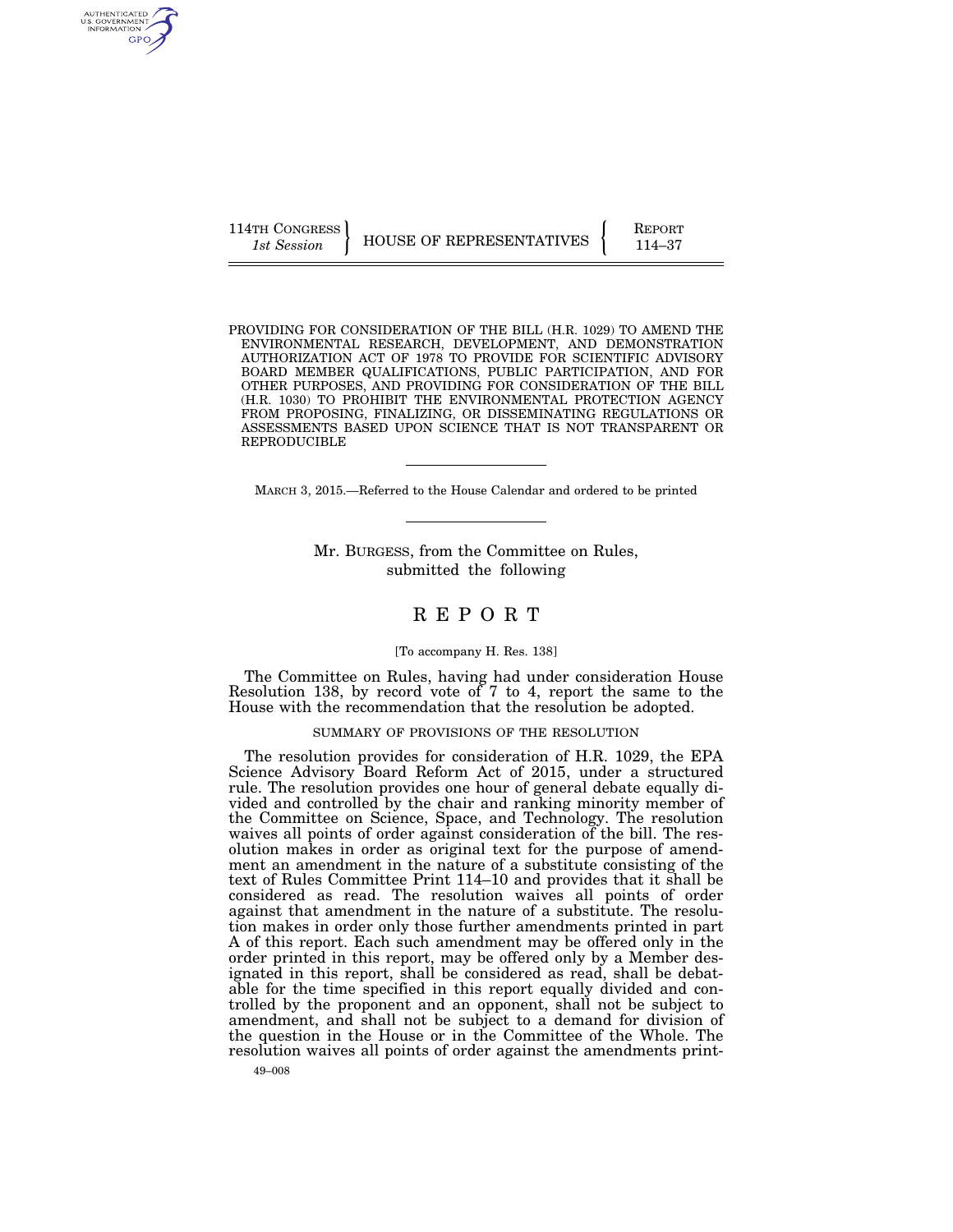ed in part A of this report. The rule provides one motion to recommit with or without instructions.

Section 2 of the resolution provides for consideration of H.R. 1030, the Secret Science Reform Act of 2015, under a structured rule. The resolution provides one hour of general debate equally divided and controlled by the chair and ranking minority member of the Committee on Science, Space, and Technology. The resolution waives all points of order against consideration of the bill. The resolution makes in order as original text for the purpose of amendment an amendment in the nature of a substitute consisting of the text of Rules Committee Print 114–11 and provides that it shall be considered as read. The resolution waives all points of order against that amendment in the nature of a substitute. The resolution makes in order only those further amendments printed in part B of this report. Each such amendment may be offered only in the order printed in this report, may be offered only by a Member designated in this report, shall be considered as read, shall be debatable for the time specified in this report equally divided and controlled by the proponent and an opponent, shall not be subject to amendment, and shall not be subject to a demand for division of the question in the House or in the Committee of the Whole. The resolution waives all points of order against the amendments printed in part B of this report. The resolution provides one motion to recommit with or without instructions.

## EXPLANATION OF WAIVERS

The waiver of all points of order against consideration of H.R. 1029 includes waivers of the following:

—Clause 3(e)(1) of rule XIII (Ramseyer), requiring a committee report accompanying a bill amending or repealing statutes to show, by typographical device, parts of statute affected.

—Clause 3(c)(4) of rule XIII, requiring the inclusion of general performance goals and objectives in the committee report. It is important to note that while the report to accompany H.R. 1029 did include a statement reflecting the performance goals, the statement was incomplete.

Although the resolution waives all points of order against the amendment in the nature of a substitute to H.R. 1029 made in order as original text, the Committee is not aware of any points of order. The waiver is prophylactic in nature.

Although the resolution waives all points of order against amendments printed in part A of this report, the Committee is not aware of any points of order. The waiver is prophylactic in nature.

The waiver of all points of order against consideration of H.R. 1030 includes waivers of the following:

—Clause 3(e)(1) of rule XIII (Ramseyer), requiring a committee report accompanying a bill amending or repealing statutes to show, by typographical device, parts of statute affected.

 $-C$ lause  $3(c)(4)$  of rule XIII, requiring the inclusion of general performance goals and objectives in the committee report. It is important to note that while the report to accompany H.R. 1030 did include a statement reflecting the performance goals, the statement was incomplete.

—Clause 3(d) of rule XIII, which requires the inclusion of a committee cost estimate.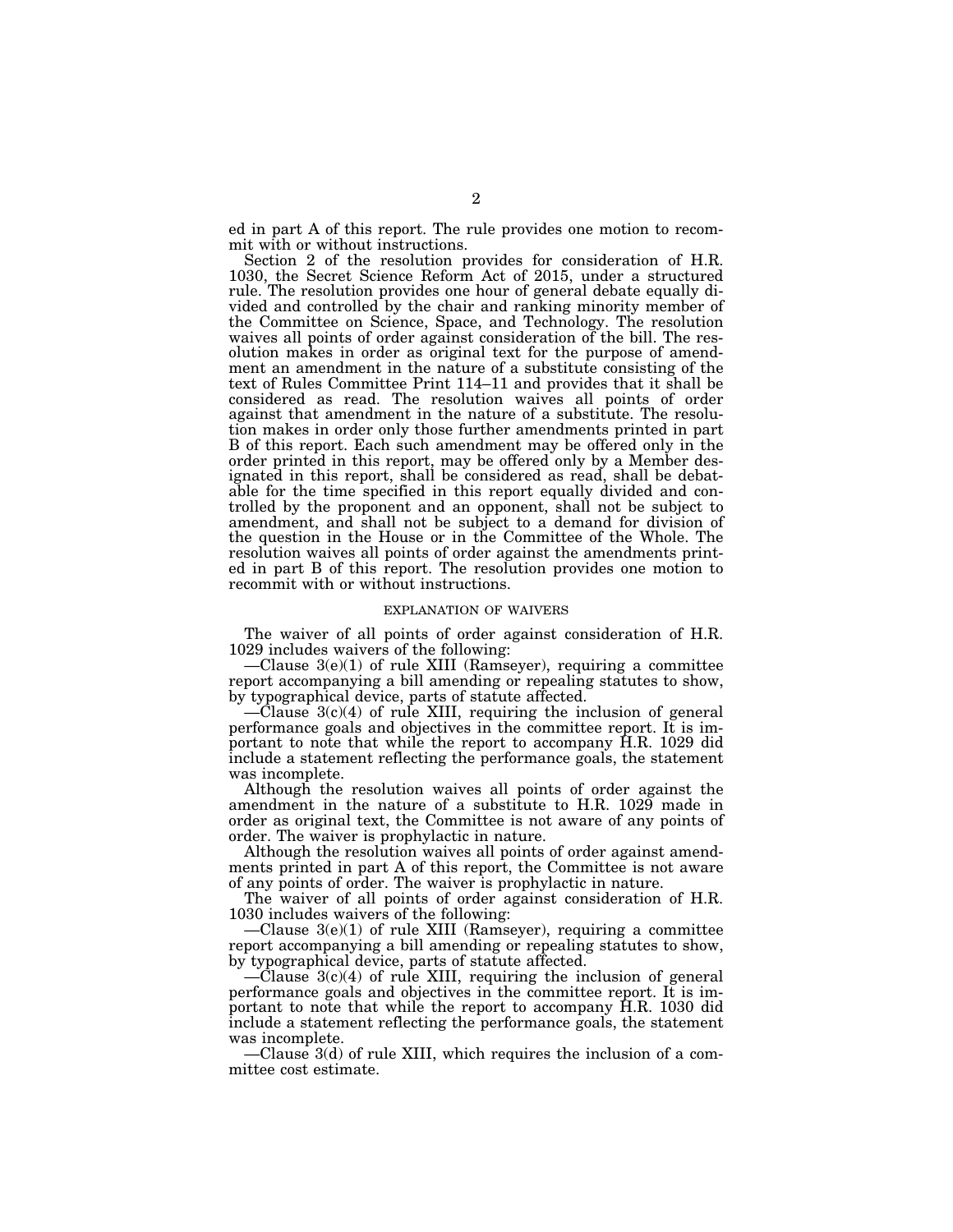Although the resolution waives all points of order against the amendment in the nature of a substitute to H.R. 1030 made in order as original text, the Committee is not aware of any points of order. The waiver is prophylactic in nature.

Although the resolution waives all points of order against amendments printed in part B of this report, the Committee is not aware of any points of order. The waiver is prophylactic in nature.

The waivers of clause  $3(e)(1)$  of rule XIII (known as the "Ramseyer" rule) are provided for both measures because the submissions provided by the committee were insufficient to meet the standards established by the rule in its current form. The Committee on Rules continues to work with the House Office of Legislative Counsel and committees to determine the steps necessary to comply with the updated rule.

## COMMITTEE VOTES

The results of each record vote on an amendment or motion to report, together with the names of those voting for and against, are printed below:

## *Rules Committee record vote No. 31*

Motion by Mr. Cole to report the rule. Adopted: 7–4

| <b>Maiority Members</b> | Vote | <b>Minority Members</b> | Vote |
|-------------------------|------|-------------------------|------|
|                         | Yea  |                         | Nav  |
|                         | Yea  |                         | Nay  |
|                         | Yea  |                         | Nay  |
|                         | Yea  |                         | Nav  |
|                         | Yea  |                         |      |
|                         | Yea  |                         |      |
|                         | Yea  |                         |      |

SUMMARY OF THE AMENDMENTS TO H.R. 1029 IN PART A MADE IN ORDER

1. Grayson (FL): Prohibits an EPA Science Advisory Board member from participating in any advisory action for which there is evidence that the action may involve a specific party in which the member has an interest. (10 minutes)

2. McKinley (WV): Prohibits an individual from sitting on the Board if they are currently receiving EPA contracts or grants; and then would prohibit them from being allowed to apply for, 3 years after serving as a Board member, for any EPA contracts or grants. (10 minutes)

3. Polis (CO): Requires the Administrator of the Environmental Protection Agency to solicit nominations for Advisory Board membership from (1) Institutions of Higher Education and (2) research institutions based in work relevant to that of the Board. (10 minutes)

4. Bonamici (OR): SUBSTITUTE Improves the selection of members for EPA's Science Advisory Board by increasing transparency and ensuring balance among board participants; Promotes public participation in the Board's review process. (20 minutes)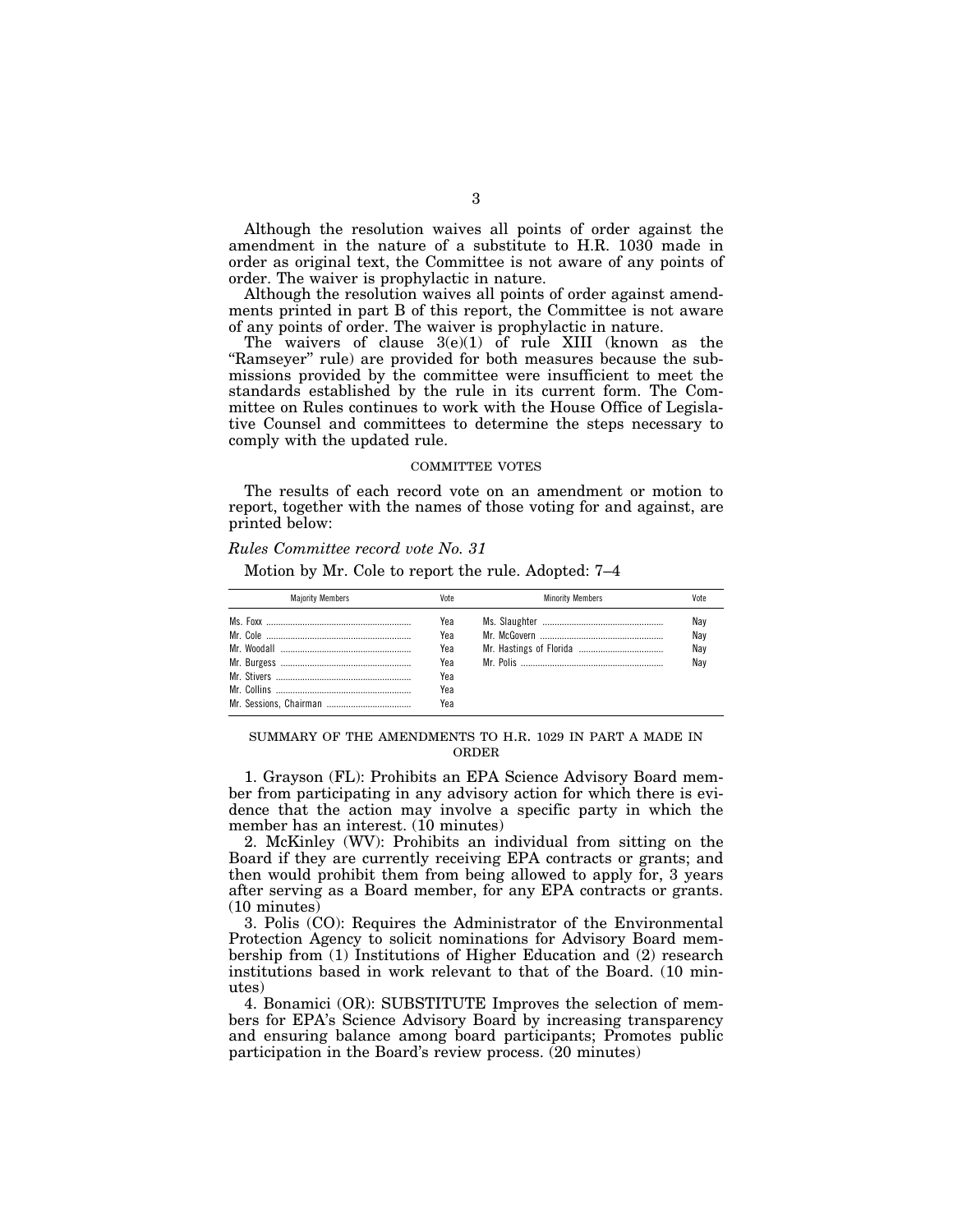## SUMMARY OF THE AMENDMENTS TO H.R. 1030 IN PART B MADE IN ORDER

1. Edwards (MD): Authorizes \$250 million for each of fiscal years 2016 through 2019. (10 minutes)

2. Kennedy (MA), McGovern (MA), Clark, Katherine (MA): Allows the EPA to use all peer-reviewed scientific publications. (10) minutes)

#### PART A—TEXT OF AMENDMENTS TO H.R. 1029 MADE IN ORDER

## 1. AN AMENDMENT TO BE OFFERED BY REPRESENTATIVE GRAYSON OF FLORIDA OR HIS DESIGNEE, DEBATABLE FOR 10 MINUTES

Page 2, line 22, insert ", or for which the Board has evidence that it may involve," after "involving".

2. AN AMENDMENT TO BE OFFERED BY REPRESENTATIVE MCKINLEY OF WEST VIRGINIA OR HIS DESIGNEE, DEBATABLE FOR 10 MINUTES

Page 3, line 7, strike "and" at the end of subparagraph (F).

Page 3, line 9, strike the period and insert "; and".

Page 3, after line 9, insert the following new subparagraph:

''(H) a Board member shall have no current grants or contracts from the Environmental Protection Agency and shall not apply for a grant or contract for 3 years following the end of that member's service on the Board.''.

3. AN AMENDMENT TO BE OFFERED BY REPRESENTATIVE POLIS OF COLORADO OR HIS DESIGNEE, DEBATABLE FOR 10 MINUTES

Page 3, line 17, through page 4, line 5, redesignate subparagraphs  $(C)$  through  $(E)$  as subparagraphs  $(D)$  through  $(F)$ , respectively.

Page 3, after line 16, insert the following new subparagraph:

''(C) solicit nominations from—

''(i) institutions of higher education (as defined in section 101(a) of the Higher Education Act of 1965 (20 U.S.C.  $1001(a))$ ; and

''(ii) scientific and research institutions based in work relevant to that of the Board;

Page 4, line 9, strike "paragraph  $(3)(D)$ " and insert "paragraph  $(3)(E)$ ".

4. AN AMENDMENT TO BE OFFERED BY REPRESENTATIVE BONAMICI OF OREGON OR HER DESIGNEE, DEBATABLE FOR 20 MINUTES

Strike all after the enacting clause and insert the following:

**SECTION 1. SHORT TITLE.** 

This Act may be cited as the "EPA Science Advisory Board Improvement Act of 2015''.

#### **SEC. 2. SCIENCE ADVISORY BOARD.**

(a) MEMBERSHIP.—Section 8(b) of the Environmental Research, Development, and Demonstration Authorization Act of 1978 (42 U.S.C.  $4365(b)$  is amended to read as follows: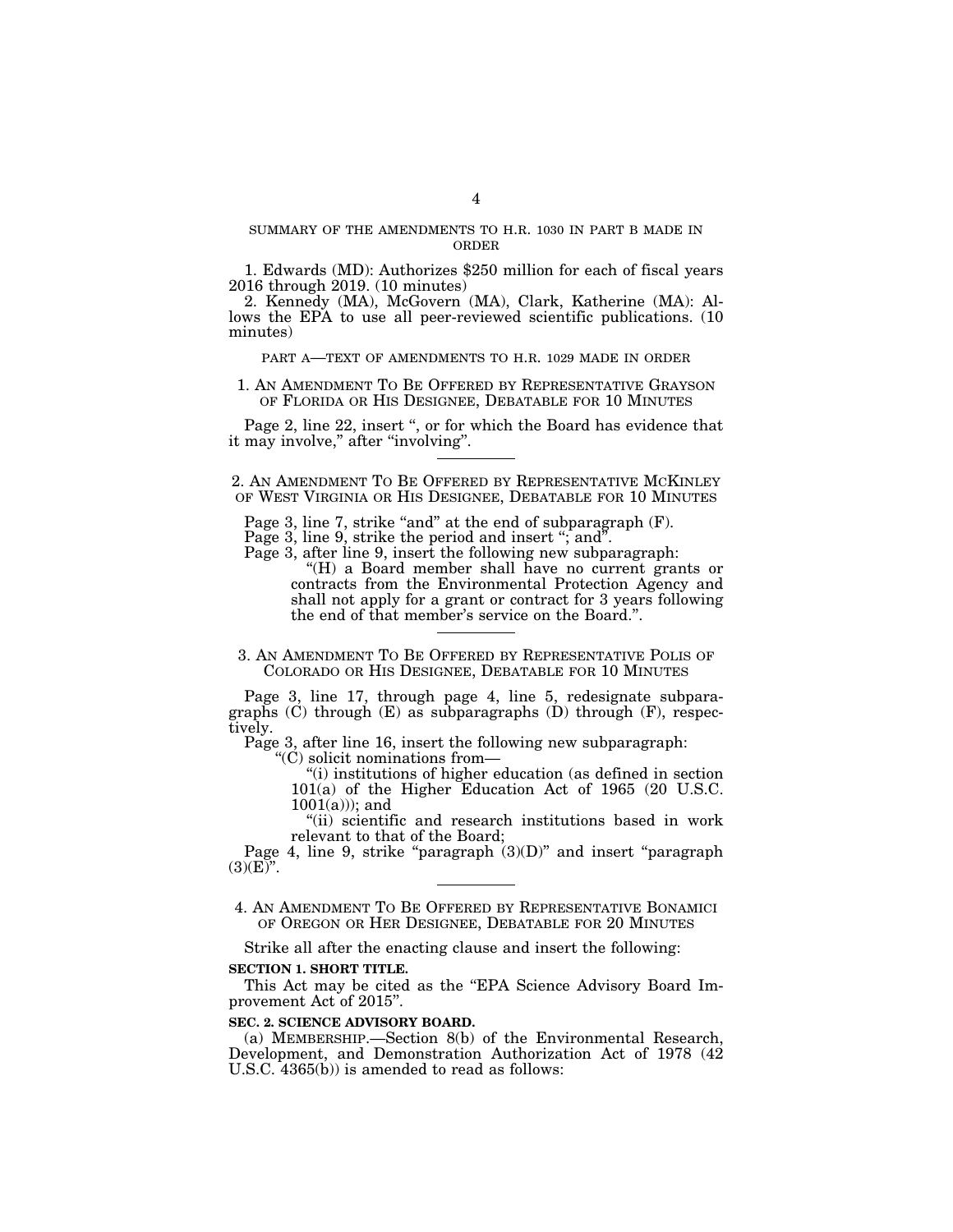$'(b)(1)$  The Board, as established in subsection (a), shall be composed of at least 9 members, 1 of whom shall be designated Chair, and shall meet at such times and places as may be designated by the Chair of the Board, in consultation with the Administrator.

" $(2)$  Each member of the Board shall be qualified by education, training, and experience to evaluate scientific and technical information on matters referred to the Board under this section. The Administrator shall ensure that—

''(A) the Board is fairly balanced in its membership in terms of the points of view represented and the functions to be performed;

''(B) no Board member shall participate in an advisory activity of the Board involving a particular matter or specific party which the Board member has a direct or predictable financial interest;

''(C) no Board member is a registered lobbyist, or has served as a registered lobbyist within a 4-year period prior to nomination to the Board; and

''(D) Board members shall be designated as special Government employees.

''(3) The Administrator shall—

"(A) solicit public nominations for the Board by publishing a notification in the Federal Register;

''(B) make public the list of nominees, including—

''(i) the identity of the entities that nominated each nominee; and

"(ii) the professional credentials of each nominee, including relevant expertise and experience, as well as the sources of research funding and professional activities such as representational work, expert testimony, and contract work dating back 2 years;

''(C) solicit public comment on the nominees;

''(D) develop, and make publically available, a formal memorandum describing each advisory activity to be undertaken by the Board which shall include—

''(i) the charge to the Board, including an explanation of the scope of issues to be addressed by the Board and the formal statement of questions posed to the Board;

"(ii) the ethics rules, if applicable, that would apply to Board members; and

''(iii) other information relied on to support the selection of panel members; and

" $(E)$  require that, upon their provisional nomination, nominees shall be required to complete a written form disclosing information related to financial relationships and interests that may, or could be predicted to, be relevant to the Board's advisory activities, and relevant professional activities and public statements, for the 2-year period prior to the date of their nomination, in a manner sufficient for the Administrator to assess the independence and points of view of the candidates."

(b) PUBLIC PARTICIPATION AND TRANSPARENCY.—Section 8(h) of such Act (42 U.S.C. 4365(h)) is amended to read as follows:

 $f(h)(1)$  The Board shall make every effort, consistent with applicable law, including section 552 of title 5, United States Code (commonly known as the 'Freedom of Information Act') and section 552a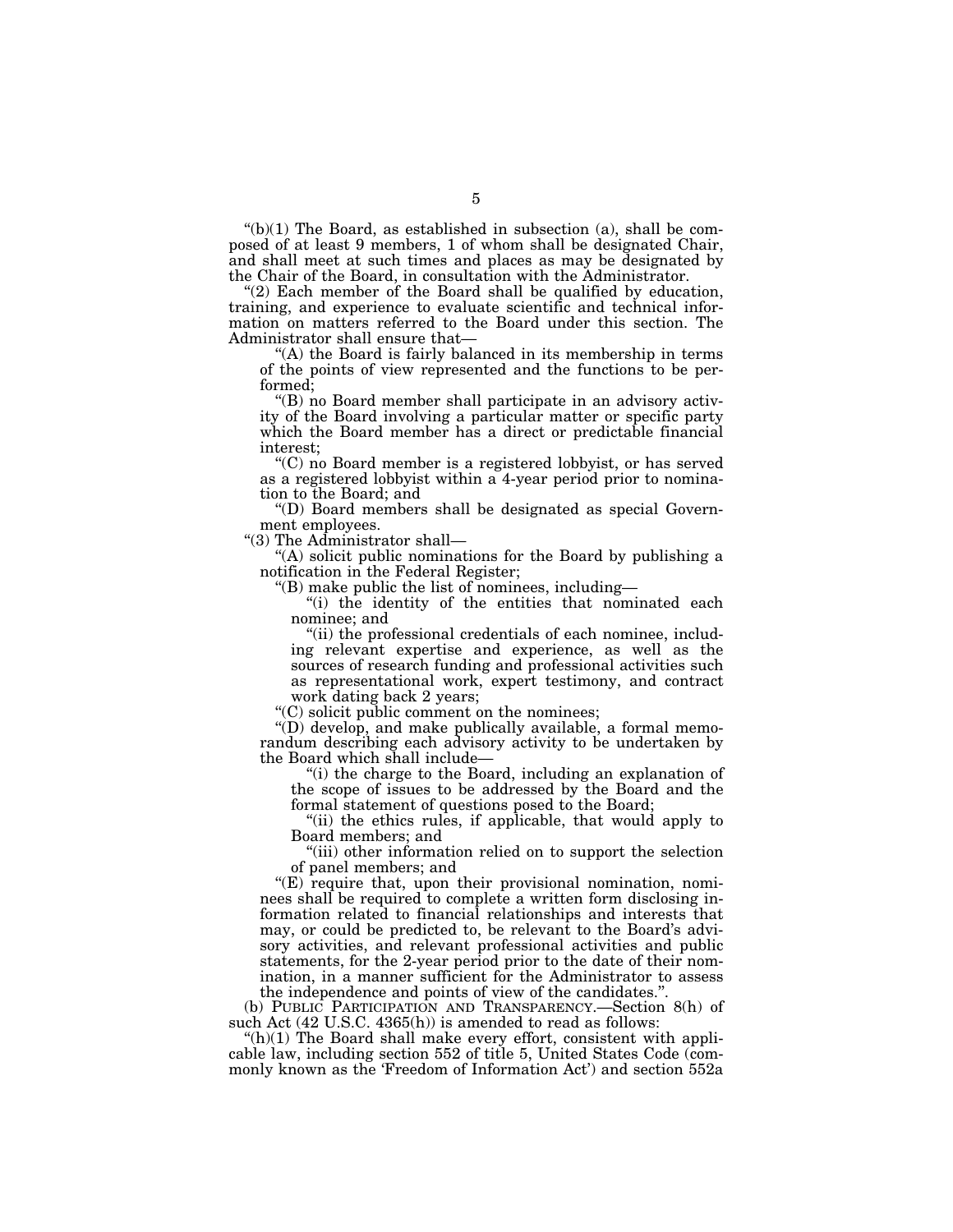of title 5, United States Code (commonly known as the 'Privacy Act'), to maximize public participation and transparency, including making the scientific and technical advice of the Board and any committees or investigative panels of the Board publicly available in electronic form on the website of the Environmental Protection Agency.

''(2) The Administrator and the Board shall encourage and solicit public comments on the advisory activities of Board, including written and oral comments, especially comments that provide specific scientific or technical information or analysis for the Board to consider, or comments related to the clarity or accuracy of the recommendations being considered by the Board.

''(3) The Administrator shall specify the areas of expertise being sought and make every effort to solicit candidate recommendations from the public, and solicit public comments on candidates selected.''.

(c) OPERATIONS.—Section 8 of such Act (42 U.S.C. 4365) is further amended by adding at the end the following new subsection:

 $''(j)(1)$  In carrying out its advisory activities, the Board shall strive to avoid making policy determinations or recommendations, and, in the event the Board determines that it would be appropriate or useful to offer policy advice, shall explicitly distinguish between scientific determinations and policy advice.

"(2) While recognizing that consensus recommendations and conclusions are the most useful to the Administrator and Congress, the Board shall ensure the views of all Board members, including dissenting views, are adequately incorporated into reports and recommendations from the Board.''.

#### **SEC. 3. RELATION TO THE FEDERAL ADVISORY COMMITTEE ACT.**

Nothing in this Act or the amendments made by this Act shall be construed as supplanting the requirements of the Federal Advisory Committee Act (5 U.S.C. App.).

## **SEC. 4. RELATION TO THE ETHICS IN GOVERNMENT ACT OF 1978.**

Nothing in this Act or the amendments made by this Act shall be construed as supplanting the requirements of the Ethics in Government Act of 1978 (5 U.S.C. App.).

PART B—TEXT OF AMENDMENTS TO H.R. 1030 MADE IN ORDER

1. AN AMENDMENT TO BE OFFERED BY REPRESENTATIVE EDWARDS OF MARYLAND OR HER DESIGNEE, DEBATABLE FOR 10 MINUTES

Page 2, lines 21 through 24, amend paragraph (4) to read as follows:

"(4) There are authorized to be appropriated to the Administrator to carry out this subsection  $$250,000,000$  for each of fiscal years 2016 through 2019.''.

2. AN AMENDMENT TO BE OFFERED BY REPRESENTATIVE KENNEDY OF MASSACHUSETTS OR HIS DESIGNEE, DEBATABLE FOR 10 MINUTES

At the end of the bill, add the following: